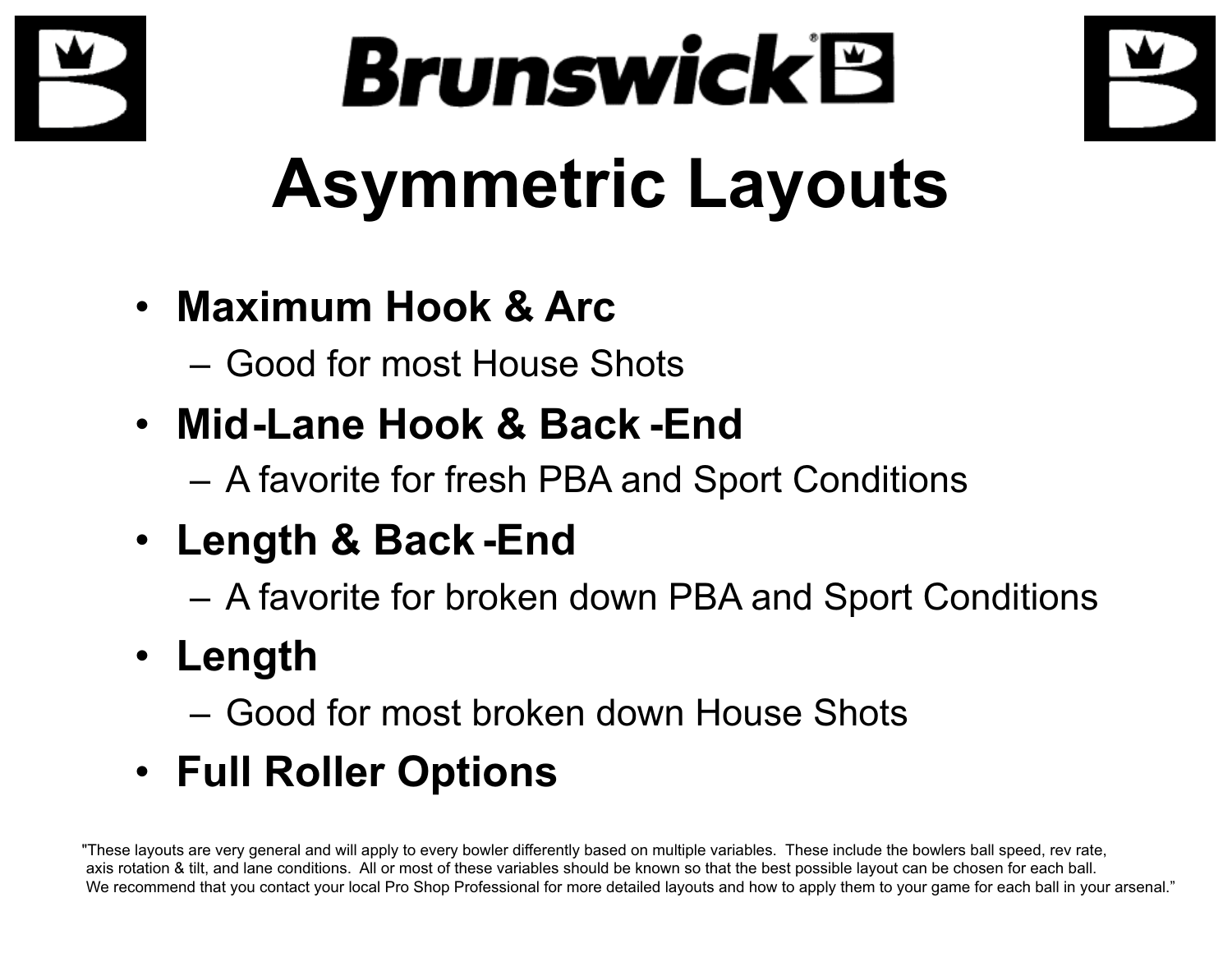### **Maximum Hook & Arc**

#### **Asymmetric Core**

- •**Best pin out distance to use: 0"– 3**  $\frac{1}{2}$ "
- •Locator pin set at 45 degrees
- Pin below fingers (VAL angle 70 degrees) •
- • Rev's up strong for maximum hook witha continuous back-end.
- • Note: If an X-hole is necessary to make the ball USBC legal, draw a line from the Grip center through the CG and place theX-hole where it hits the VAL
- Responds to the lane the soonest.•
- •Slowest response to friction.
- • $\cdot$  1. (P) is the larger circle or pin on the ball that marks the top of the core. 2.〔L〕is a smaller circle or pin that marks Preferential Spin Axis (PSA / Mass Bias) of the ball 3. For left-handed bowlers use the mirror images of these layouts
- • **Note: Finger, thumb and X**- **holes must have at least a moderate bevel** and the riser Pin( P*)*must be at least one inch from any drilled hole to **comply with the Brunswick warranty.**

# **Brunswick<sup>®</sup>**

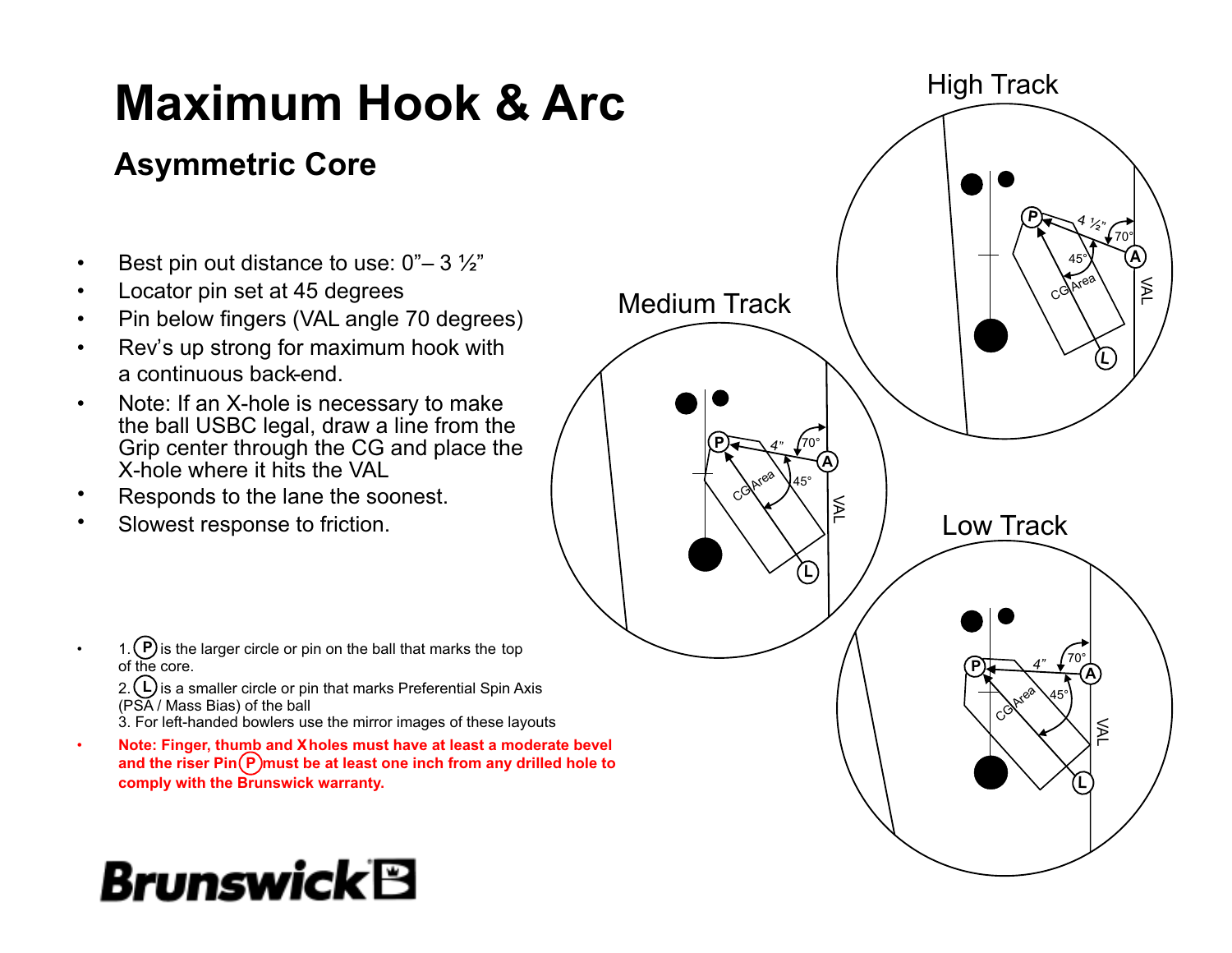#### High Track**Mid-Lane Hook & Back-EndAsymmetric CoreP** $5 \frac{1}{2}$  $^\prime$ 70° **ABest pin out distance to use: 0"– 3**  $\frac{1}{2}$ " •VAL Locator pin set at 60 degreescGArea •Medium Track60°• Pin below fingers (VAL angle 70 degrees) • This layout helps bowlers open up the• mid-lane and recover on heavy carry down**L** Note: If an X-hole is necessary to make• the ball USBC legal, draw a line from the Grip center through the CG and place the**P** $\mathbb{R}$   $\rightarrow$   $\frac{5}{2}$ 70°X-hole where it hits the VAL**A**• Responds to the lane soon. •<sub>C</sub>G/Area 60°D Slow response to friction.Low Track•**L** $\cdot$  1. (P) is the larger circle or pin on the ball that marks the top •5"70°**P**of the core. **A**2.〔L〕is a smaller circle or pin that marks Preferential Spin Axis Conne<sup>s</sup> (PSA / Mass Bias) of the ball VAL3. For left-handed bowlers use the mirror images of these layouts60° **Note: Finger, thumb and X**- **holes must have at least a moderate bevel** •and the riser Pin( P*)*must be at least one inch from any drilled hole to **comply with the Brunswick warranty.LBrunswick**'B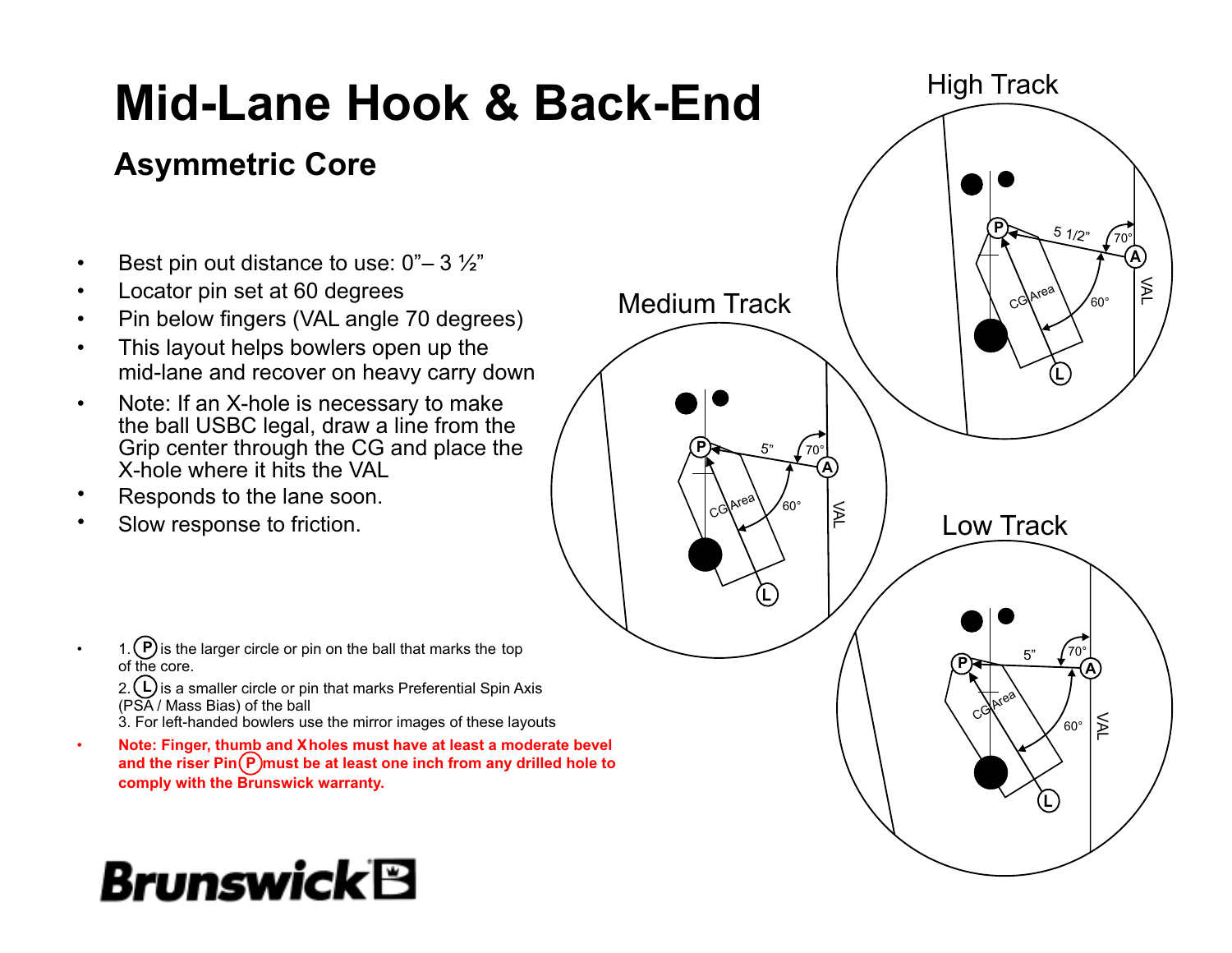### **Length & Back-End**

#### **Asymmetric Core**

- •• Best pin out distance to use:  $3 - 6$
- •Locator pin set at 45 degrees
- Pin above fingers (VAL angle 30 degrees) •
- • This layout helps bowlers open up themid-lane and recover on heavy carry down
- • Note: If an X-hole is necessary to make the ball USBC legal, draw a line from the Grip center through the CG and place theX-hole where it hits the VAL
- •Responds to the lane late.
- •Fast response to friction.
- • $\cdot$  1. (P) is the larger circle or pin on the ball that marks the top of the core. 2.〔L〕is a smaller circle or pin that marks Preferential Spin Axis (PSA / Mass Bias) of the ball 3. For left-handed bowlers use the mirror images of these layouts
- • **Note: Finger, thumb and X**- **holes must have at least a moderate bevel** and the riser Pin( P*)*must be at least one inch from any drilled hole to **comply with the Brunswick warranty.**

## **Brunswick<sup>®</sup>**

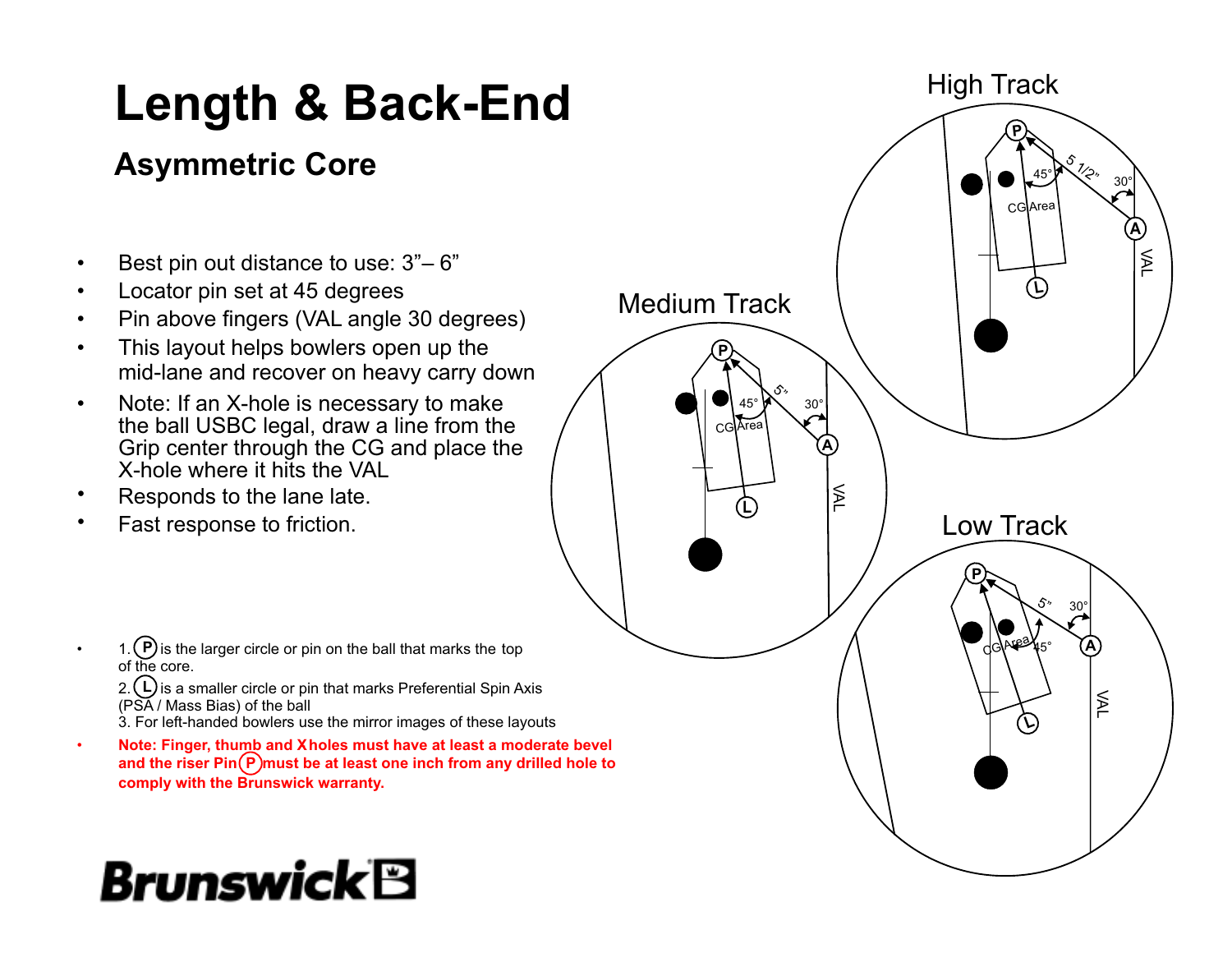### **Length**

#### **Asymmetric Core-**

- •• Best pin out distance to use:  $3 - 6$
- •Locator pin set at 70 degrees
- Pin above fingers (VAL angle 30 degrees) •
- • This layout helps bowlers open up themid-lane and recover on heavy carry down
- • Note: If an X-hole is necessary to make the ball USBC legal, draw a line from the Grip center through the CG and place theX-hole where it hits the VAL
- Responds to the lane the latest. •
- •Fastest response to friction.

•

**CG** Area Medium TrackLow Track**AAA** $\mathcal{S}_{\zeta}$ , VALVAL $\Sigma$ 5"**P**70°30°30°30° $5<sup>2</sup>$  30 CGLArea **PL**70°**CG** Area **LP** $70^\circ$ **L**

High Track

 $\cdot$  1. (P) is the larger circle or pin on the ball that marks the top of the core.

2.〔L〕is a smaller circle or pin that marks Preferential Spin Axis (PSA / Mass Bias) of the ball

- 3. For left-handed bowlers use the mirror images of these layouts
- • **Note: Finger, thumb and X**- **holes must have at least a moderate bevel** and the riser Pin( P*)*must be at least one inch from any drilled hole to **comply with the Brunswick warranty.**

### **Brunswick<sup>®</sup>**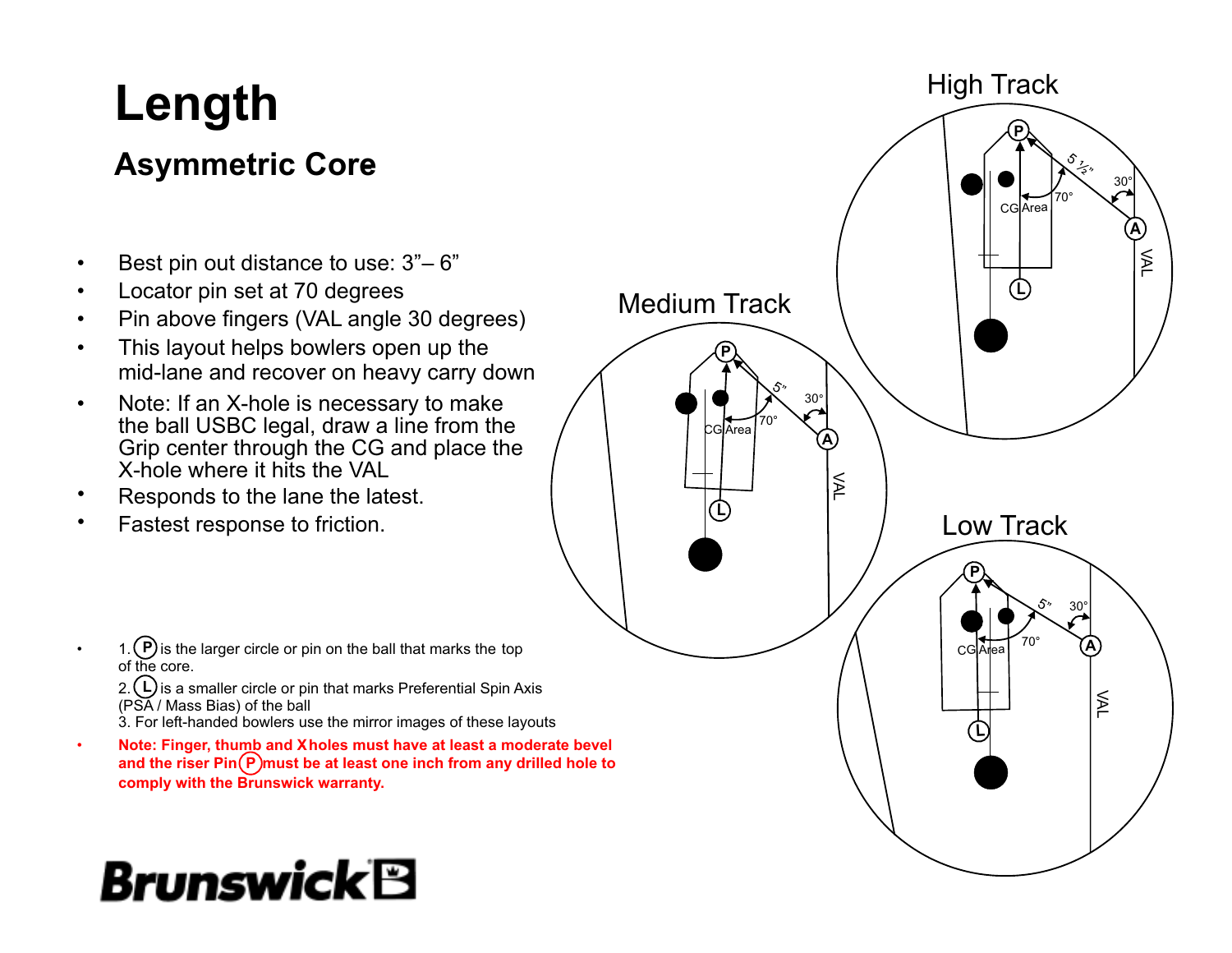### **Maximum Hook & Arc - Full Roller**

#### **Asymmetric Core**

- •**Best pin out distance to use:**  $3 - 6$ "
- • This layout will give the bowler maximum hookwith a continuous back-end.
- • Note: If an X-hole is necessary to make the ball USBC legal, place it in the X-hole safe zone 6" from center of grip to avoidcontact with the track.



**Brunswick<sup>®</sup>** 

•

• **Note: Finger, thumb and X**- **holes must have at least a moderate bevel** and the riser Pin( P*)*must be at least one inch from any drilled hole to **comply with the Brunswick warranty.**

#### CG/Area **P**10 1/8%  $90^{\circ}$ **A**.<br>3%م<br>- المراج Low & Medium Rev Rate PlayersHigh Rev Rate PlayersTo Prevent Over Flaring**L**45° $90^\circ$ 45° $0^{\circ}$ *X-Hole Safe ZoneX-HoleSafe Zone*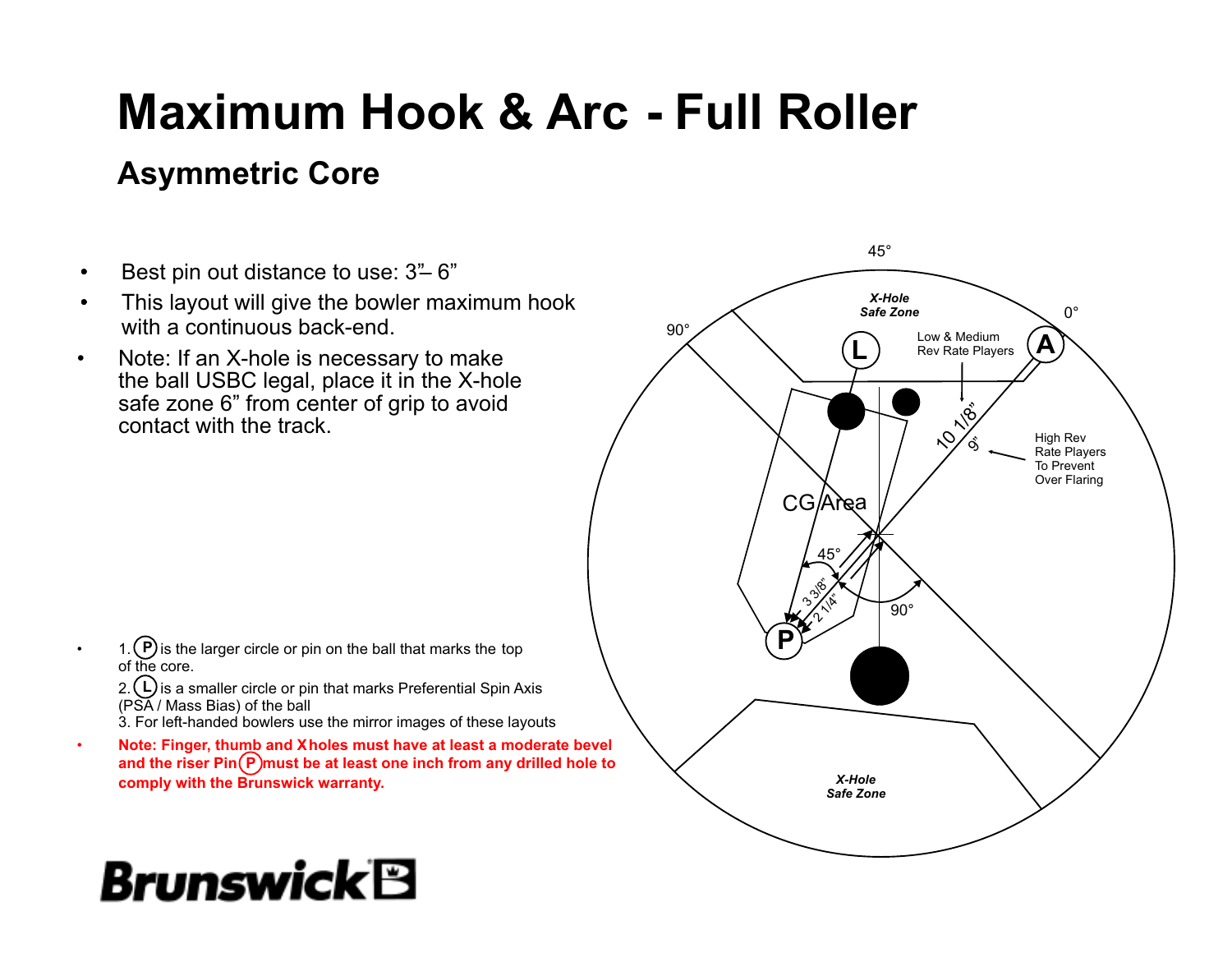#### **Length & Back-End - Full Roller**

#### **Asymmetric Core**

- •**Best pin out distance to use:**  $0 - 3$
- • This layout helps bowlers create lengthwith a strong back-end
- • Note: If an X-hole is necessary to make the ball USBC legal, place it in the X-hole safe zone 6" from center of grip to avoidcontact with the track.



 $\cdot$  1. (P) is the larger circle or pin on the ball that marks the top of the core. 2.〔L〕is a smaller circle or pin that marks Preferential Spin Axis

(PSA / Mass Bias) of the ball

- 3. For left-handed bowlers use the mirror images of these layouts
- **Note: Finger, thumb and X holes must have at least a moderate bevel** and the riser Pin( P*)*must be at least one inch from any drilled hole to **comply with the Brunswick warranty.**

### **Brunswick<sup>®</sup>**

•

•